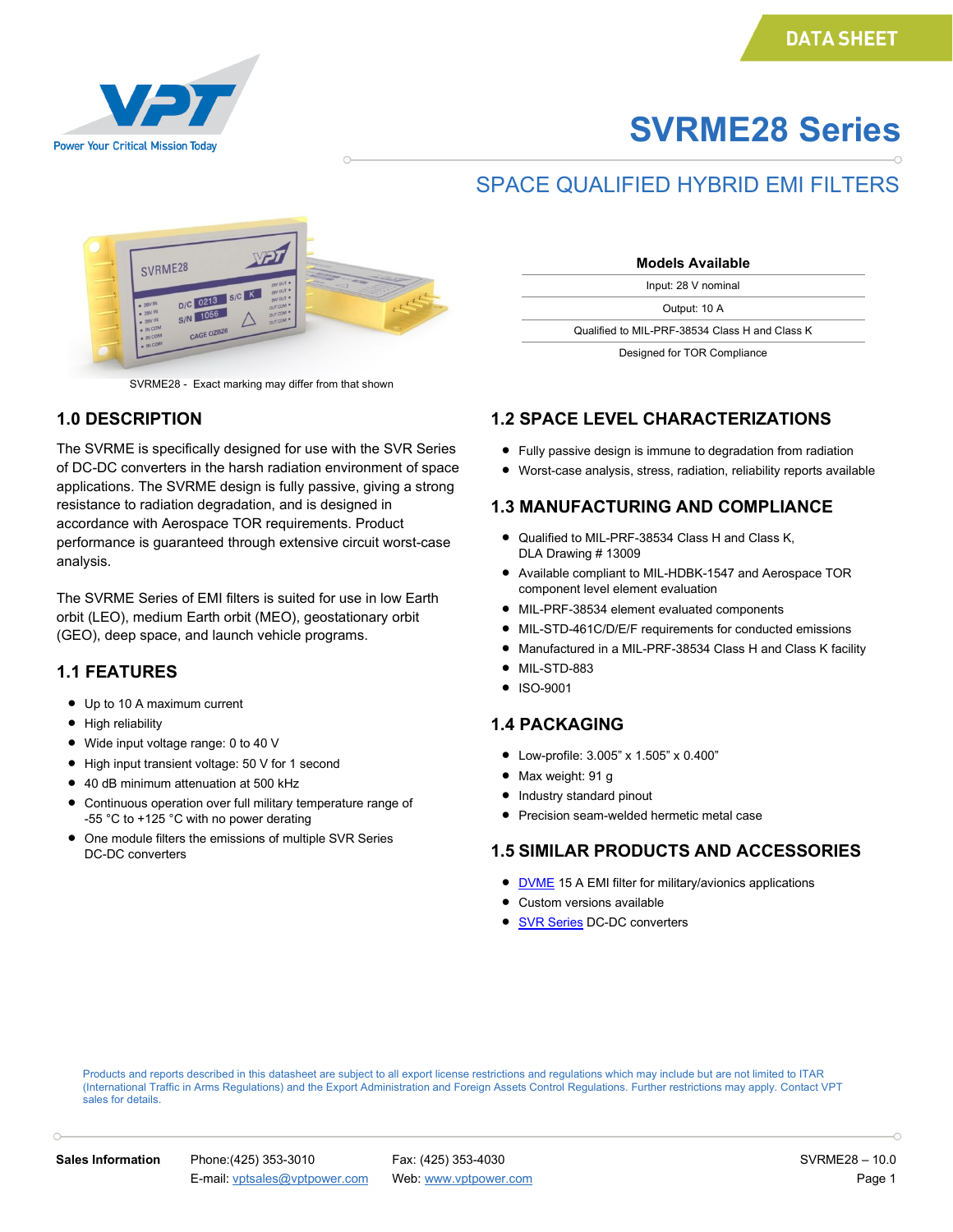

#### **2.0 DIAGRAMS**

#### **2.1 BLOCK DIAGRAM**



#### **2.2 CONNECTION DIAGRAM**



#### **3.0 SPECIFICATIONS**

 $\cap$ 

#### **3.1 ABSOLUTE MAXIMUM RATING**

| <b>Absolute Maximum Ratings</b>      |                  |                                       |                   |
|--------------------------------------|------------------|---------------------------------------|-------------------|
| Input Voltage (Continuous):          | $-0.5$ V to 40 V | Operating Temperature (Full Load):    | -55 °C to +125 °C |
| Input Voltage (Transient, 1 second): | $-0.5$ V to 50 V | Storage Temperature:                  | -65 °C to +150 °C |
|                                      |                  | Lead Solder Temperature (10 seconds): | 300 °C            |

 $\overline{\phantom{0}}$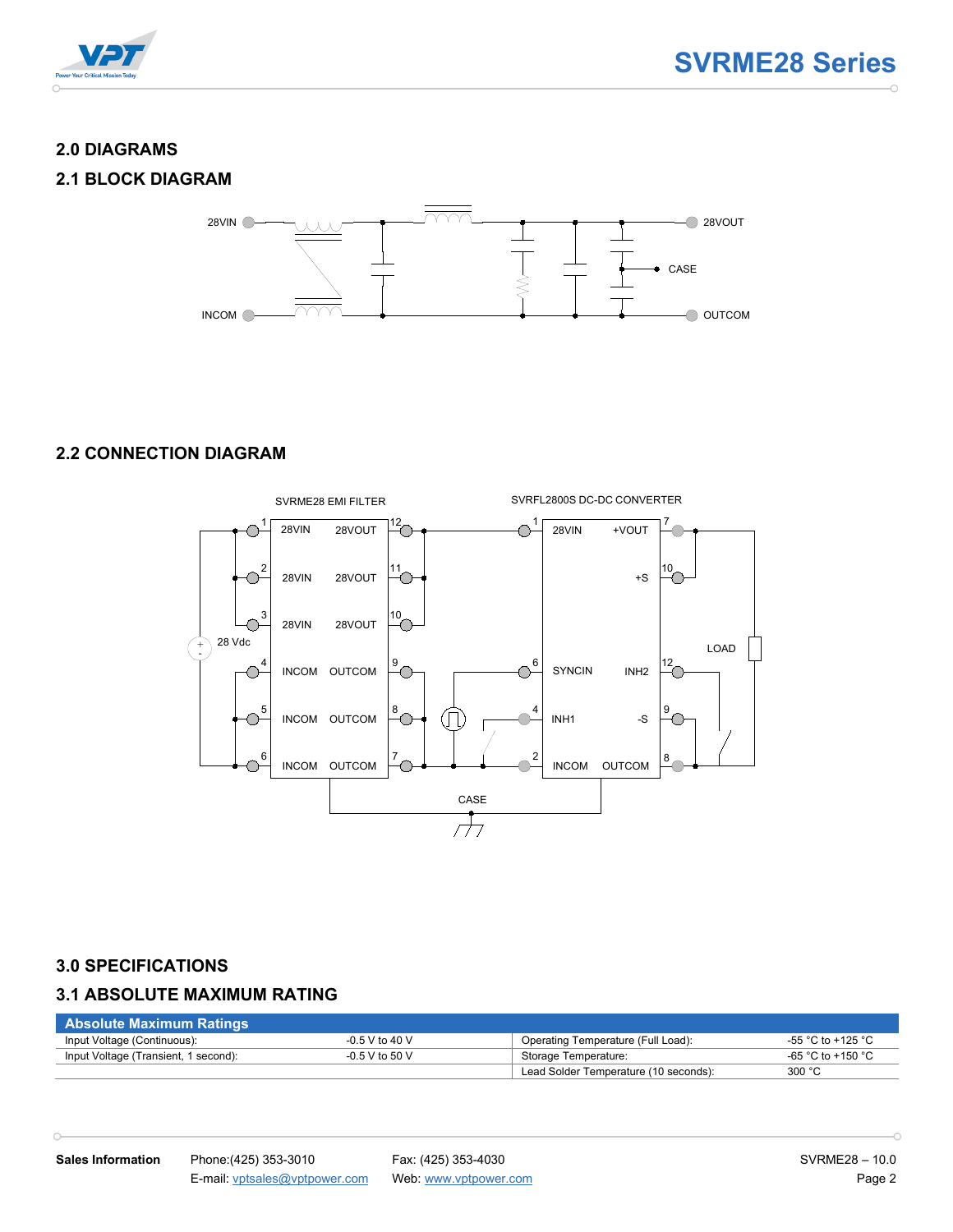

#### **3.2 PERFORMANCE SPECIFICATIONS**

Tcase = -55 °C to +125 °C, Vin = +28 V  $\pm$  5%, Full Load, Unless Otherwise Specified

|                                |                                |          | <b>SVRME28</b>                  |                          |                |
|--------------------------------|--------------------------------|----------|---------------------------------|--------------------------|----------------|
| <b>Parameter</b>               | Conditions <sup>2</sup>        | Min      | Typ                             | Max                      | <b>Units</b>   |
| <b>INPUT</b>                   |                                |          |                                 |                          |                |
| Voltage                        | Continuous                     | $\Omega$ | 28                              | $40^{4}$                 | $\vee$         |
|                                | Transient <sup>1</sup> , 1 sec | ٠        | ٠                               | 50                       | $\vee$         |
| <b>OUTPUT STATIC</b>           |                                |          |                                 |                          |                |
| Voltage <sup>1</sup>           |                                |          | Vout = $Vin - (lin \times RDC)$ |                          | $\vee$         |
| Current                        |                                | $\Omega$ |                                 | 10.0                     | $\overline{A}$ |
| <b>GENERAL</b>                 |                                |          |                                 |                          |                |
| <b>DC</b> Resistance           |                                | ٠        | $\overline{\phantom{a}}$        | 90                       | $m\Omega$      |
| Power Dissipation <sup>1</sup> |                                |          |                                 | 9.0                      | W              |
| Noise Rejection                | $f = 500$ kHz                  | 40       | -                               | $\overline{\phantom{0}}$ | dB             |
| Capacitance                    | Any pin to case                | 60       | ٠                               | 100                      | nF             |
| Isolation                      | Any pin to case, 500 VDC       | 100      |                                 | $\overline{\phantom{0}}$ | MΩ             |
| Weight                         | Standard package option        | -        |                                 | 91                       | g              |
| MTBF (MIL-HDBK-217F) $3$       | SF, Class K @ Tcase= 55 °C     |          | 58.4                            | $\overline{\phantom{a}}$ | MHr            |

1. Verified by initial electrical design verification. Post design verification, parameter shall be guaranteed to the limits specified.

2. End-of-Life performance includes aging and radiation degradation and is within standard limits except where noted.

3. Correction factor of 0.12 added to ceramic capacitors.

4. 37.5 V Max continuous to be compliant to MIL-HDBK-1547 and Aerospace TOR.

 $\cap$ 

 $\overline{\phantom{0}}$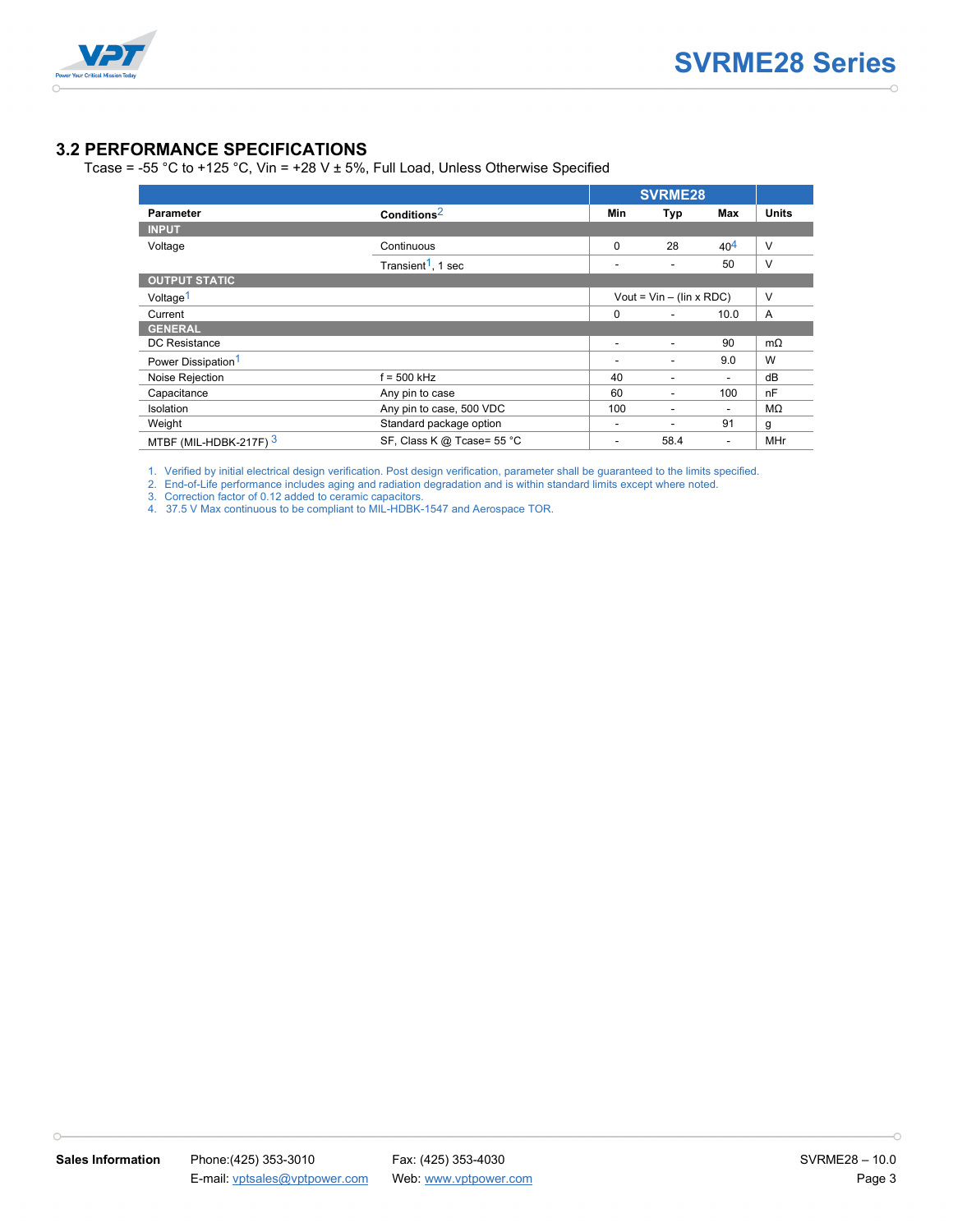



#### **4.0 MECHANICAL OUTLINES AND PINOUT**

#### **Standard Package Option:**



1. Tolerances are ±0.005" unless otherwise stated

 $\cap$ 

2. Case temperature is measured on the center of the baseplate surface

3. Mounting holes are not threaded. Recommended fastener is 4-40

4. Materials: Case (Steel, gold over nickel plated); Cover (Kovar, nickel plated); Pin (Copper-cored alloy 52, gold over nickel plated); Pin Seals (Glass)

| <b>Pin</b> Function |    | Pin Function <b>P</b> | Pin. | <b>Function</b> |    | <b>Pin</b> Function |
|---------------------|----|-----------------------|------|-----------------|----|---------------------|
| <b>28VIN</b>        | 4  | <b>INCOM</b>          |      | OUTCOM          | 10 | 28VOUT              |
| 28VIN               | b. | <b>INCOM</b>          | 8    | OUTCOM          | 11 | 28VOUT              |
| <b>28VIN</b>        |    | <b>INCOM</b>          |      | OUTCOM          | 12 | 28VOUT              |

h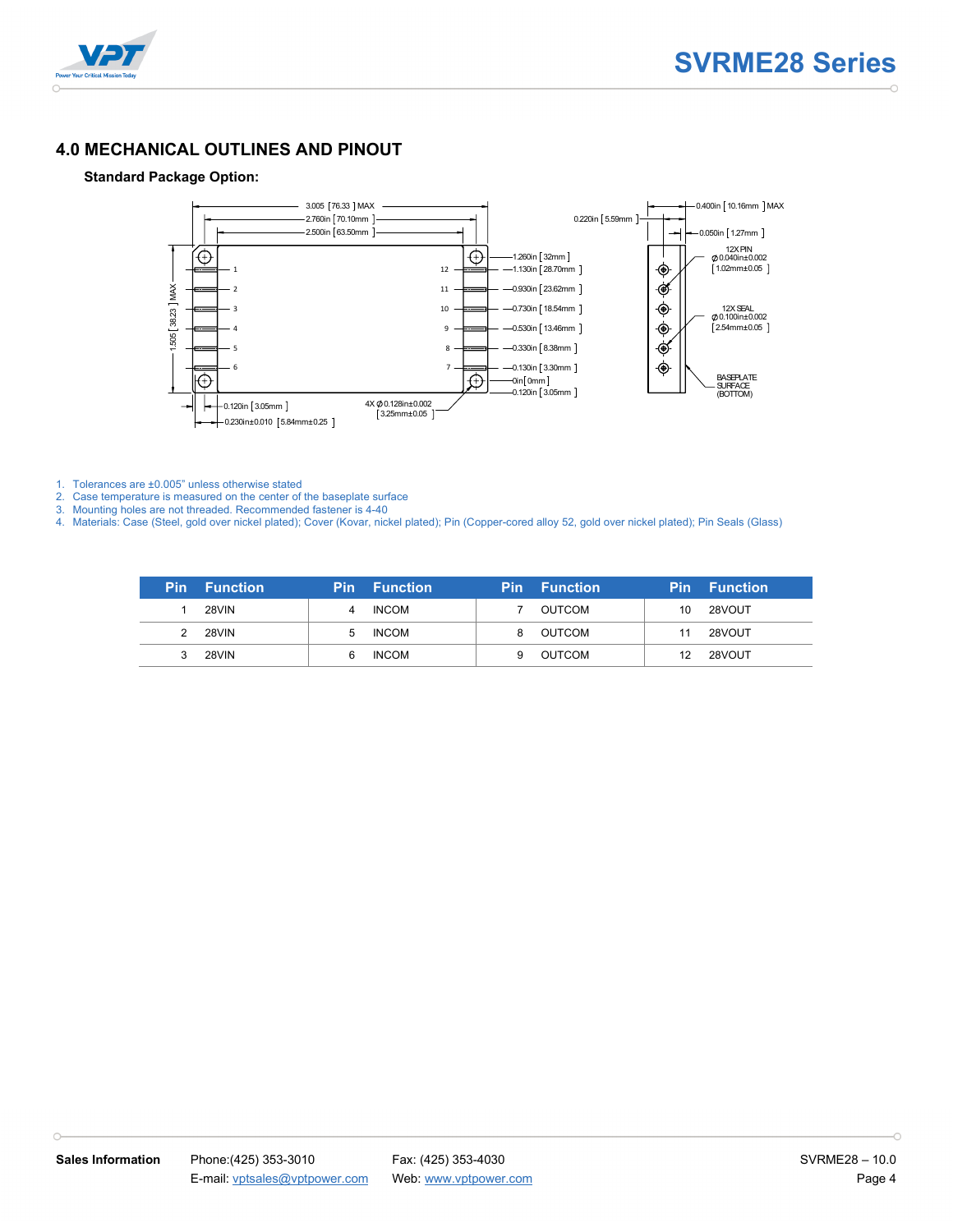

#### **4.0 MECHANICAL OUTLINES AND PINOUT (CONTINUED)**

#### **Optional Side-Flanged Package:**



1. Tolerances are ±0.005" unless otherwise stated

 $\cap$ 

2. Case temperature is measured on the center of the baseplate surface

3. Mounting holes are not threaded. Recommended fastener is 4-40

4. Materials: Case (Steel, gold over nickel plated); Cover (Kovar, nickel plated); Pin (Copper-cored alloy 52, gold over nickel plated); Pin Seals (Glass)

| <b>Pin</b> Function |     | <b>Pin</b> Function |   | <b>Pin</b> Function |    | <b>Pin Function</b> |
|---------------------|-----|---------------------|---|---------------------|----|---------------------|
| 28VIN               |     | <b>INCOM</b>        |   | OUTCOM              | 10 | 28VOUT              |
| 28VIN               | 'n. | <b>INCOM</b>        | 8 | OUTCOM              | 11 | 28VOUT              |
| 28VIN               |     | <b>INCOM</b>        |   | OUTCOM              |    | 28VOUT              |

 $\cap$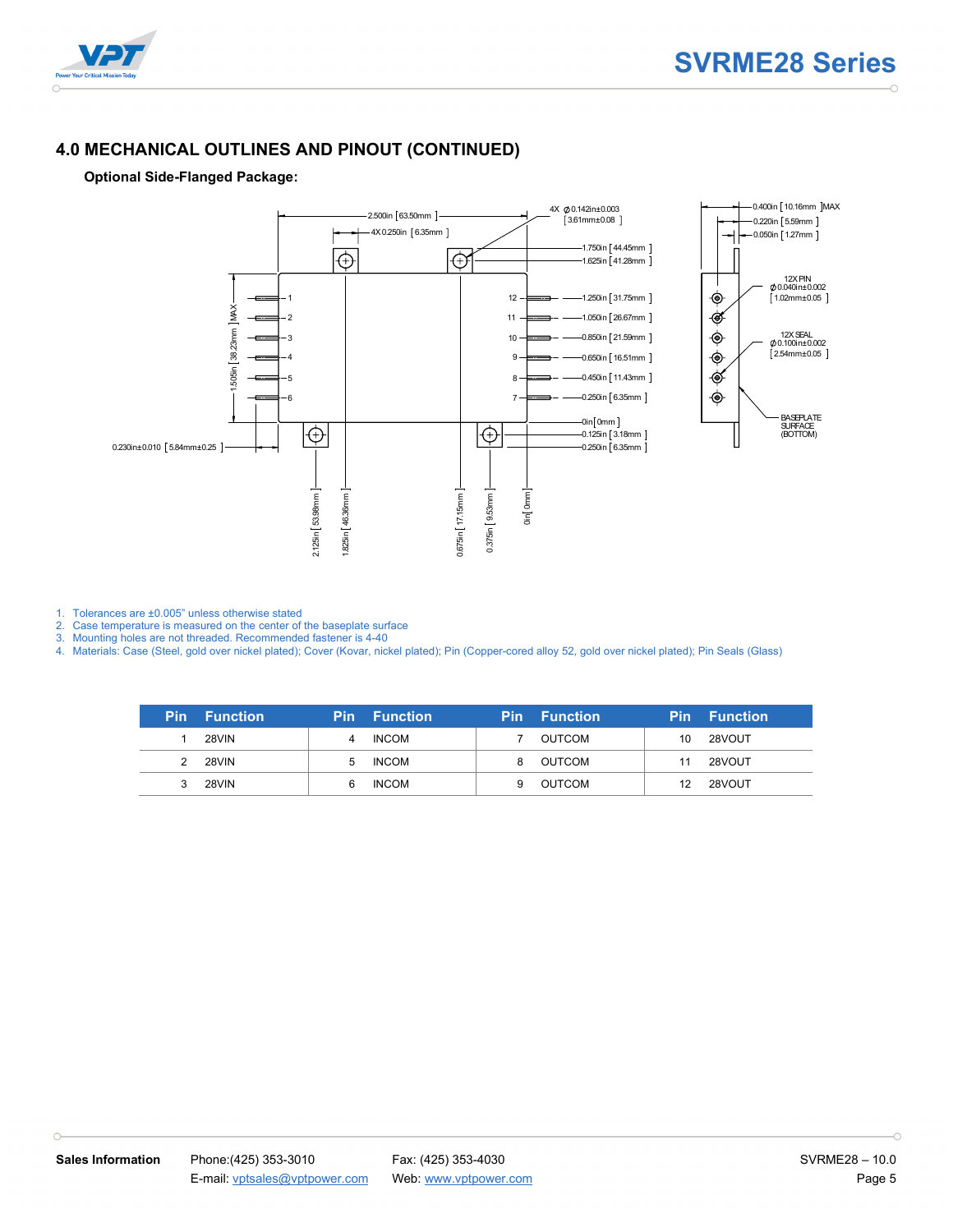

#### **5.0 ENVIRONMENTAL SCREENING**

100% tested per MIL-STD-883 as referenced to MIL-PRF-38534.

Contact sales for more information concerning additional environmental screening and testing options. VPT Inc. reserves the right to ship higher screened or SMD products to meet orders for lower screening levels at our sole discretion unless specifically forbidden by customer contract.

| <b>Test</b>                         | MIL-STD-883 Test<br><b>Method, Condition</b>                                  | $/H+$<br>(Class H Screening + PIND) | /K and /KL1 <sup>1,7</sup><br>(Class K Screening) | /EM<br>(Engineering Model, Non-QML <sup>1,6</sup> ) |
|-------------------------------------|-------------------------------------------------------------------------------|-------------------------------------|---------------------------------------------------|-----------------------------------------------------|
| Non-Destructive<br><b>Bond Pull</b> | TM2023                                                                        | $^2$                                |                                                   | $\bullet^2$                                         |
| <b>Internal Visual</b>              | TM2010, TM2017, TM2032<br>(MIL-STD-750, TM2072,<br>TM2073)                    |                                     |                                                   |                                                     |
| Temperature<br>Cycling              | TM1010, Condition C<br>-65 °C to 150 °C, Ambient                              | $\bullet$                           |                                                   |                                                     |
| Constant<br>Acceleration            | TM2001, 3000g, Y1<br><b>Direction</b>                                         | $\bullet$                           |                                                   |                                                     |
| PIND <sup>3</sup>                   | TM2020, Condition A                                                           | $^{\bullet2}$                       |                                                   |                                                     |
| Pre Burn-In<br>Electrical           | 25 °C                                                                         |                                     |                                                   |                                                     |
|                                     | TM1015, 320 hrs.,<br>125 °C, Case Typ                                         |                                     |                                                   |                                                     |
| Burn-In                             | TM1015, 160 hrs.,<br>125 °C, Case Typ                                         | $\bullet$                           |                                                   |                                                     |
|                                     | 24 hrs., 125 °C, Case Typ                                                     |                                     |                                                   | ٠                                                   |
| <b>Final Electrical</b>             | MIL-PRF-38534, Group A<br>Subgroups 1-6<br>-55 °C, 25 °C, 125 °C <sup>4</sup> |                                     |                                                   |                                                     |
|                                     | MIL-PRF-38534, Group A<br>Subgroups 1 and 4<br>25 °C                          |                                     |                                                   |                                                     |
|                                     | TM1014, Fine Leak,<br>Condition A2 or B1                                      | $\bullet$                           | $\bullet$                                         |                                                     |
| Hermeticity<br>(Seal)               | TM1014, Gross Leak,<br>Condition C1 or B2                                     | $\bullet$                           | $\bullet$                                         |                                                     |
|                                     | Gross Leak, Dip (1x10-3)                                                      |                                     |                                                   | $\bullet$                                           |
| Radiography <sup>5</sup>            | TM2012                                                                        |                                     |                                                   |                                                     |
| <b>External Visual</b>              | TM2009                                                                        | $\bullet$                           |                                                   | $\bullet$                                           |

1. Non-QML products may not meet all requirements of MIL-PRF-38534

- 2. Not required per MIL-PRF-38534. Test performed for additional product quality assurance
- 3. PIND test Certificate of Compliance included in product shipment

4. 100% R&R testing with all test data included in product shipment

5. Radiographic test Certificate of Compliance and film(s) or data CD included in product shipment

6. Engineering models utilize only the screening specified and are not considered compliant for flight use

7. -KL1 products are identical in every way with Class K products in compliance with MIL-PRF-38534 revision L and later revisions except they contain elements evaluated to the requirements of MIL-PRF-38534 revision K and previous revisions. These devices are not marked with an SMD number or MIL-PRF-38534 certification mark and are marked with -KL1 screening code in place of -K.

 $\cap$ 

h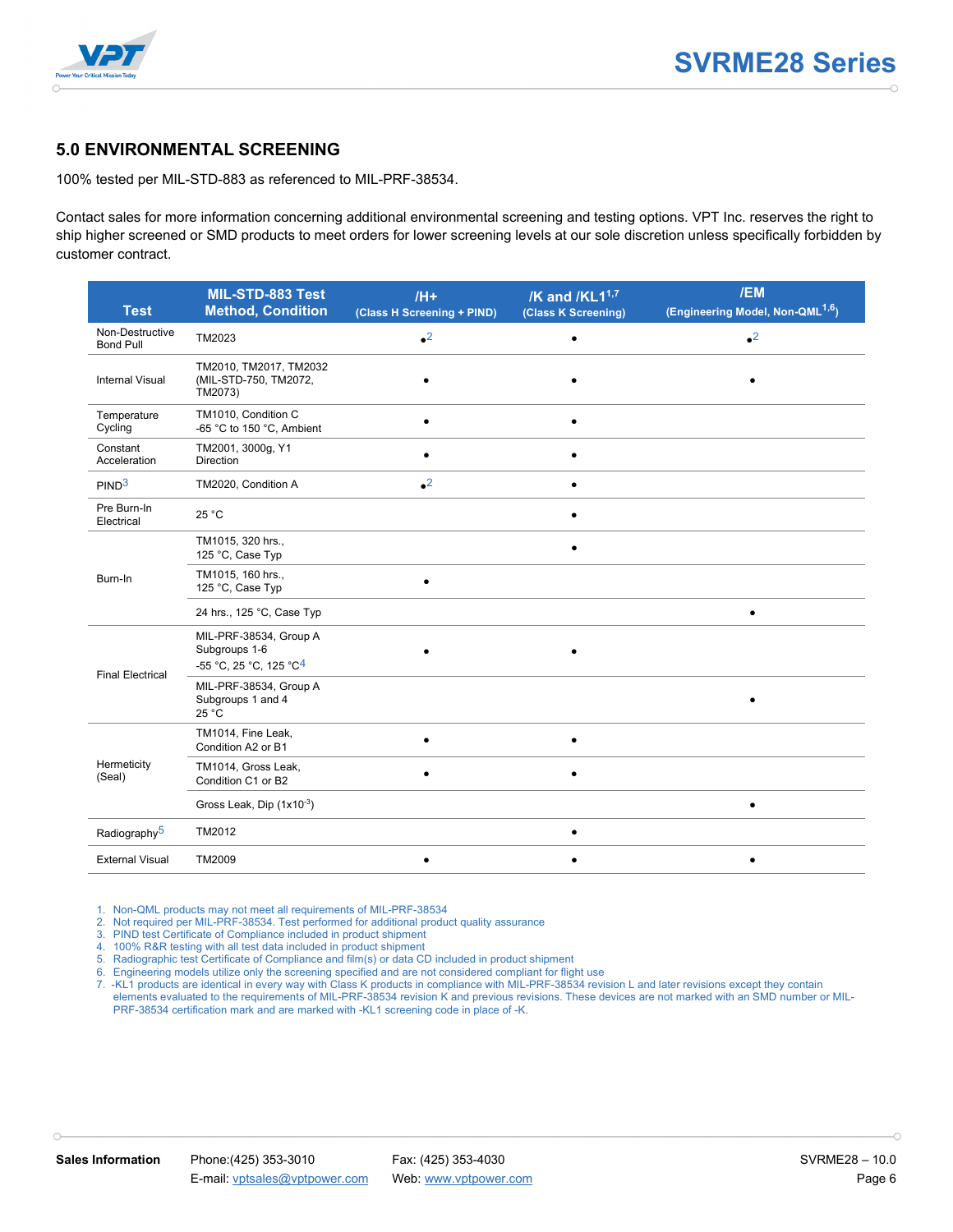

### **6.0 STANDARD MICROCIRCUIT DRAWING (SMD) NUMBERS**

| <b>DLA Drawing</b><br><b>Number</b>                                                                                  | <b>SVRME Series</b><br><b>Similar Part Number</b>                                                                    |
|----------------------------------------------------------------------------------------------------------------------|----------------------------------------------------------------------------------------------------------------------|
| 13009-01HXC<br>13009-01HXA<br>13009-01HYC<br>13009-01HYA<br>13009-01KXC<br>13009-01KXA<br>13009-01KYC<br>13009-01KYA | SVRMF28/H+<br>SVRMF28/H+-F<br>SVRME28F/H+<br>SVRME28F/H+-E<br>SVRME28/K<br>SVRME28/K-E<br>SVRME28F/K<br>SVRMF28F/K-F |

Do not use the SVRME28 Series similar part number for SMD product acquisition. It is listed for reference only. For exact specifications for the SMD product, refer to the SMD drawing. SMDs can be downloaded from the DLA Land and Maritime (Previously known as DSCC) website at [https://landandmaritimeapps.dla.mil/programs/defaultapps.asp.](https://landandmaritimeapps.dla.mil/programs/defaultapps.asp) The SMD number listed above represents the Federal Stock Class, Device Type, Device Class Designator, Case Outline, Lead Finish and RHA Designator (where applicable). Please reference the SMD for other screening levels, lead finishes, and radiation levels. All SMD products are marked with a "Q" on the cover as specified by the QML certification mark requirement of MIL-PRF-38534.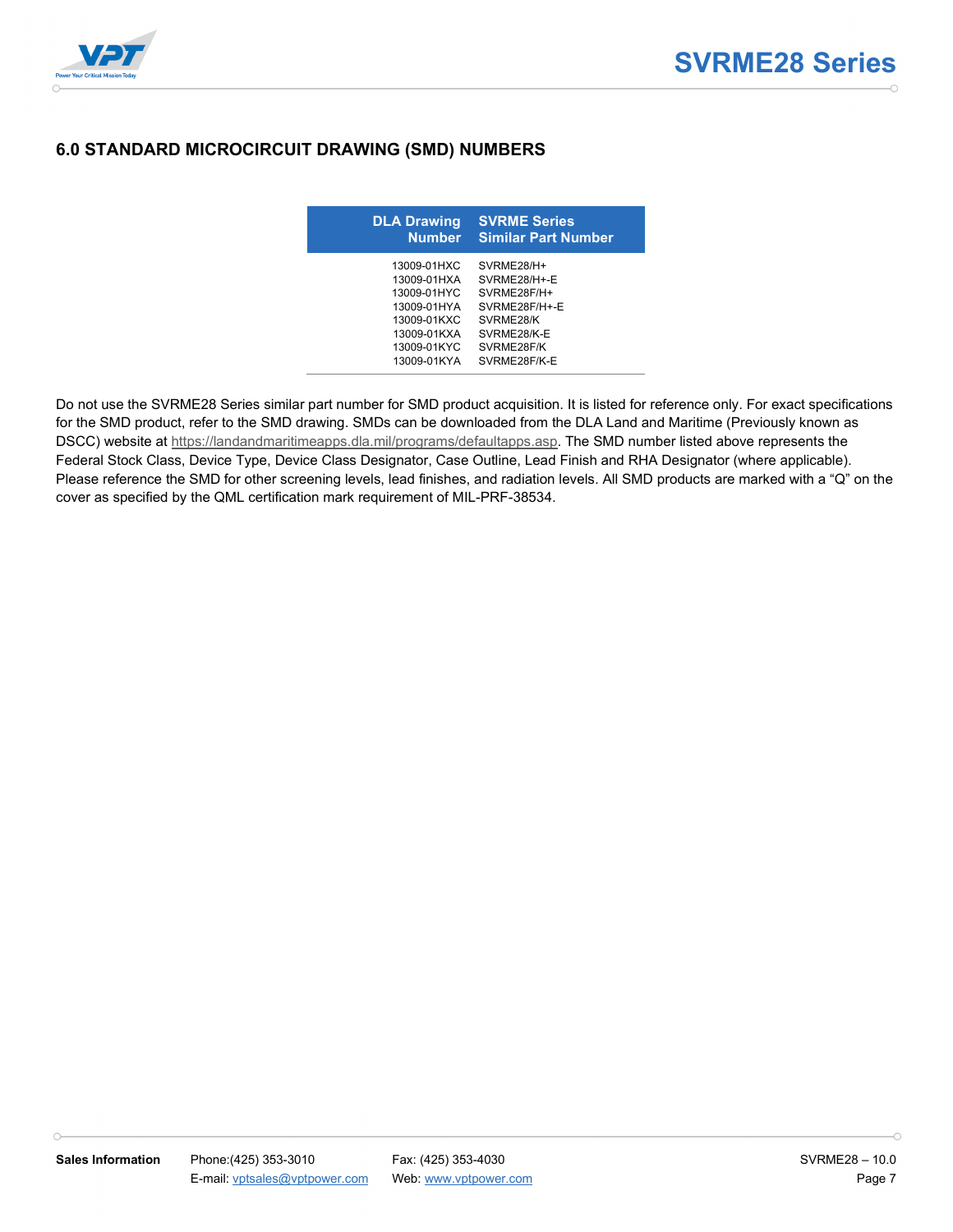

#### **7.0 ORDERING INFORMATION**

| SVRME 28 F /K - XXX |              |  |   |
|---------------------|--------------|--|---|
|                     | $\mathbf{R}$ |  | h |

| (1)<br><b>Product</b><br><b>Series</b> | (2)<br><b>Nominal Input</b><br><b>Voltage</b> | (3)<br><b>Package Option</b>            | (4)<br>Screening Code <sup>1,2,3,4</sup>                                                             | (5)<br><b>Additional</b><br><b>Screening Code</b> |
|----------------------------------------|-----------------------------------------------|-----------------------------------------|------------------------------------------------------------------------------------------------------|---------------------------------------------------|
| <b>SVRME</b>                           | 28 Volts<br>28                                | Standard<br>(None)<br>F<br>Side-Flanged | <b>Engineering Model</b><br>/EM<br>$Class H + PIND$<br>/H+<br>Class K<br>/K<br>Class K (KL1)<br>/KL1 | <b>Contact Sales</b>                              |

1. Contact the VPT Sales Department for availability of Class H (/H), Class K (/K), or KL1 (/KL1) qualified products.

- 2. VPT Inc. reserves the right to ship higher screened or SMD products to meet lower screened orders at our sole discretion unless specifically forbidden by customer contract.
- 3. Engineering models utilize only the standard screening specified and are not considered compliant for flight use. These models are intended for low volume engineering characterization only and have no guarantee regarding operation in a radiation environment. The customer must place the following statement on each line item of their purchase order(s) for /EM units when ordering engineering models:

"(Customer Name) acknowledges that the /EM unit listed in this line item is not permitted for flight use and will be used for Engineering characterization only."

4. -KL1 products are identical in every way with Class K products in compliance with MIL-PRF-38534 revision L and later revisions except they contain elements evaluated to the requirements of MIL-PRF-38534 revision K and previous revisions. These devices are not marked with an SMD number or MIL-PRF-38534 certification mark and are marked with -KL1 screening code in place of -K.

Please contact your sales representative or the VPT Inc. Sales Department for more information concerning additional environmental screening and testing, different input voltage, output voltage, power requirements, source inspection, and/or special element evaluation for space or other higher quality applications.

h